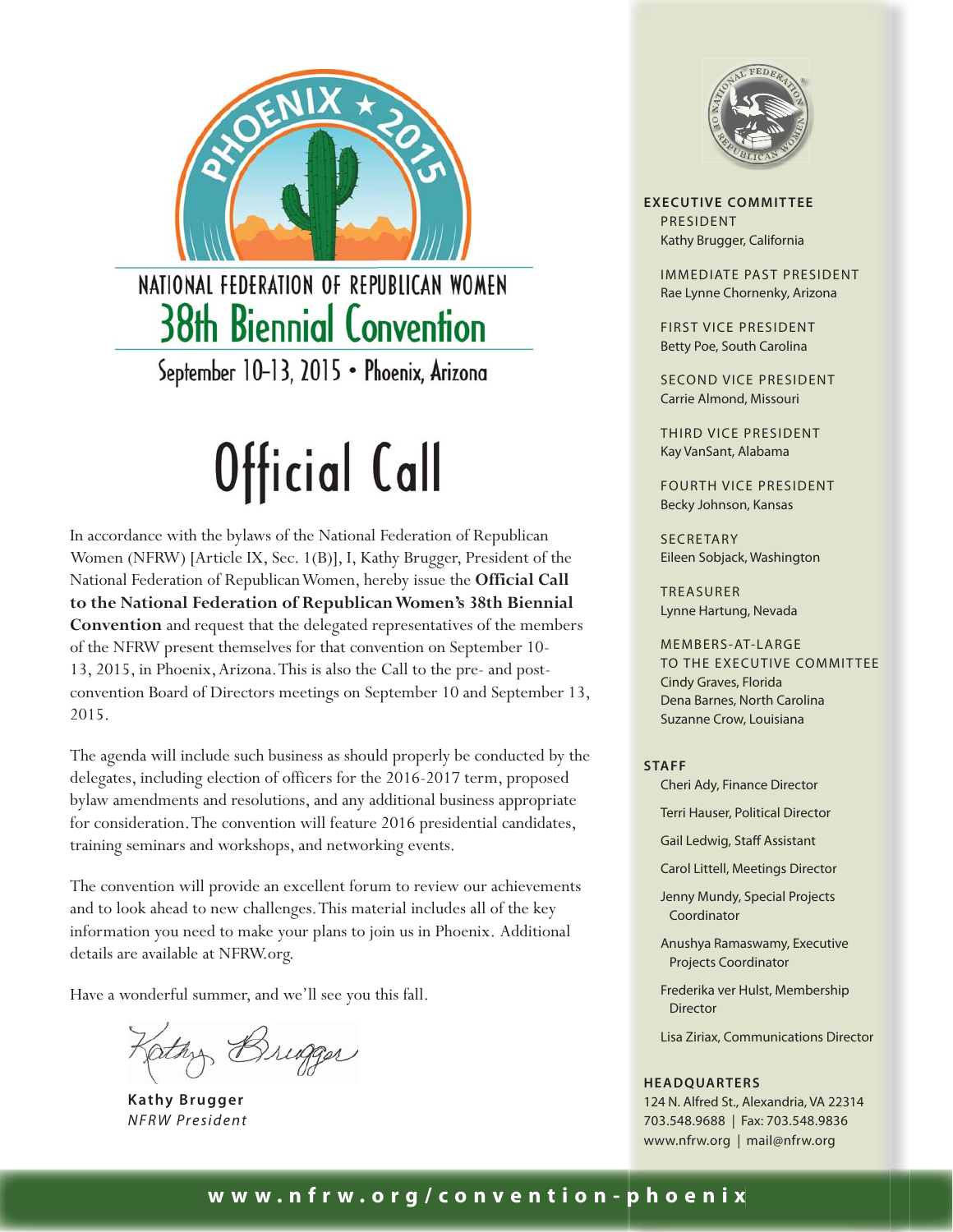

### Schedule of Events

*The following events are scheduled at the J.W. Marriott Desert Ridge Resort & Spa in Phoenix. Schedule is subject to change.* 

#### **WEDNESDAY, SEPTEMBER 9, 2015**

3:00 pm – 5:00 pm NFRW Executive Committee Meeting *(closed)*

#### **THURSDAY, SEPTEMBER 10, 2015**

| 10:00 am $-$ 6:00 pm                | Convention Registration / Information Desk Open             |
|-------------------------------------|-------------------------------------------------------------|
| $10:00$ am                          | <b>Straw Poll Voting Opens</b>                              |
| $1:00 \text{ pm} - 2:30 \text{ pm}$ | State Presidents Meeting (closed)                           |
| $2:30 \text{ pm} - 4:30 \text{ pm}$ | Pre-Convention Board of Directors Meeting                   |
| Evening                             | Regents Event (Regents and their spouses and children only) |

#### **FRIDAY, SEPTEMBER 11, 2015**

| $9:00 \text{ am} - 6:30 \text{ pm}$ | Convention Registration / Information Desk Open                               |
|-------------------------------------|-------------------------------------------------------------------------------|
| $8:00 \text{ am} - 3:30 \text{ pm}$ | Campaign Management / Leadership Training Seminars (optional, additional fee) |
| $1:30 \text{ pm} - 3:15 \text{ pm}$ | New State Presidents Training (closed)                                        |
| $4:00 \text{ pm} - 5:30 \text{ pm}$ | Achievement Awards Reception (invitation only)                                |
| Evening                             | Opening Night Welcome Event                                                   |

#### **SATURDAY, SEPTEMBER 12, 2015**

| 7:30 am $-$ 5:00 pm                 | Convention Registration / Information Desk Open |
|-------------------------------------|-------------------------------------------------|
| $8:30$ am $-12:00$ pm               | <b>Convention General Session</b>               |
| 12:30 pm $-$ 2:30 pm                | Luncheon                                        |
| $2:45$ pm $-3:45$ pm                | Workshops (registrants will select one on site) |
| $4:00 \text{ pm} - 5:15 \text{ pm}$ | <b>Convention General Session</b>               |
| $5:15$ pm $-6:15$ pm                | Networking Reception                            |
| $7:00 \text{ pm}$                   | <b>Straw Poll Voting Closes</b>                 |
| Evening                             | <b>Hospitality Suites</b>                       |
|                                     |                                                 |

#### **SUNDAY, SEPTEMBER 13, 2015**

| 6:30 am $- 2:00 \text{ pm}$          | <b>Information Desk Open</b>                         |
|--------------------------------------|------------------------------------------------------|
| $7:00$ am $-8:30$ am                 | Polls Open - Election of National Officers           |
| $7:30$ am $-8:30$ am                 | Prayer Breakfast (optional, additional fee)          |
| $9:00$ am $-12:00$ pm                | <b>Convention General Session</b>                    |
| $12:00 \text{ pm} - 1:00 \text{ pm}$ | Networking Luncheon                                  |
| $1:15$ pm $-3:45$ pm                 | Post-Convention Board of Directors Meeting           |
| $4:00 \text{ pm} - 5:00 \text{ pm}$  | Post-Convention Executive Committee Meeting (closed) |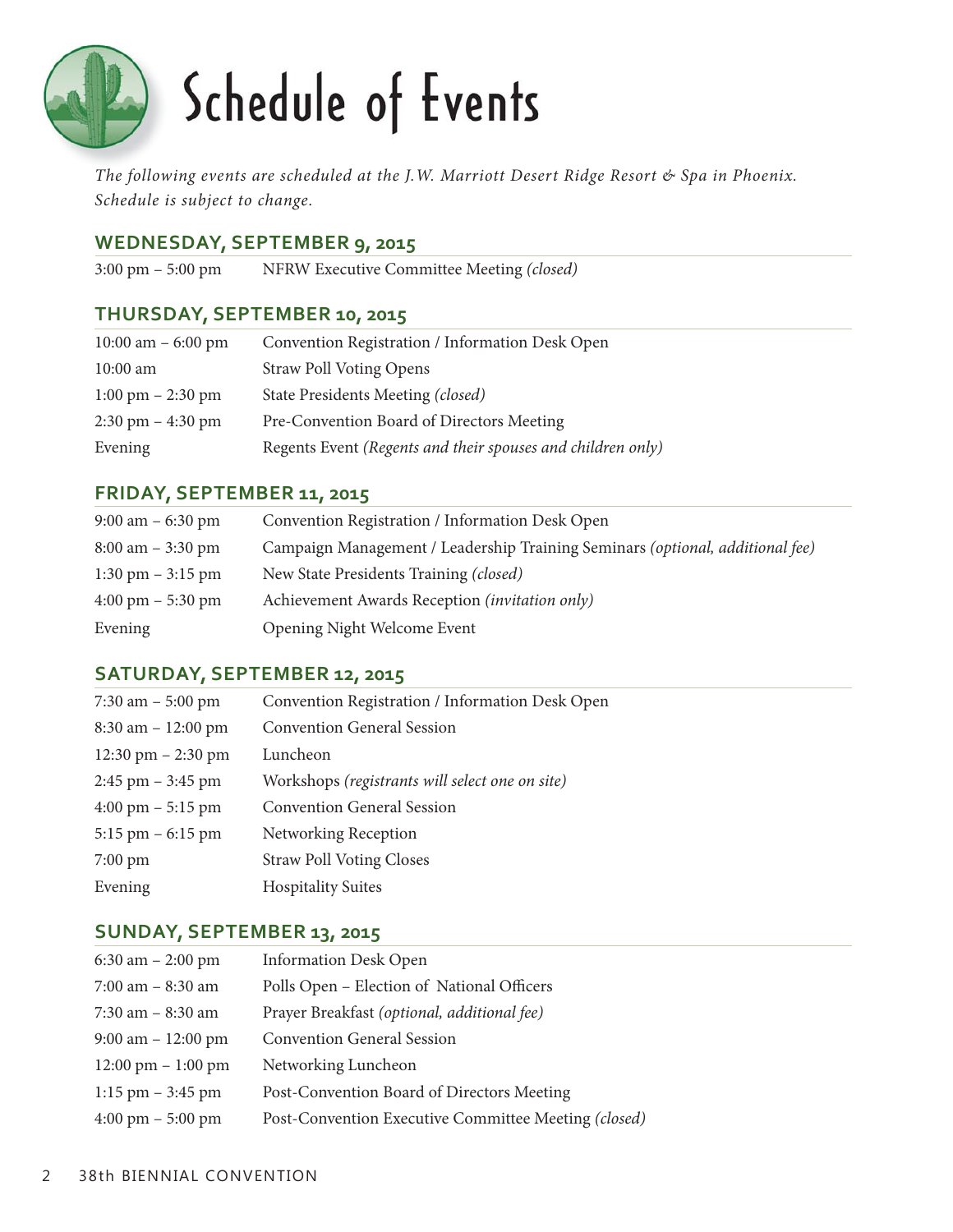

### General Information

#### **Where will activities be held?**

The general sessions, luncheons and other convention events and activities will take place at the official convention hotel, the J.W. Marriott Desert Ridge Resort & Spa in Phoenix, Arizona.

#### **What's included in my registration fee?**

• **Opening Night Welcome Event**

• **General Sessions**–NFRW business will be conducted, including election of the 2016-2017 Executive Committee. Presidential candidates, elected officials, party leaders, political experts, and other VIPs have been invited.

• **Two Luncheons**–If you have special dietary needs, contact **meetings@nfrw.org**.

- **Voting in the NFRW Presidential Straw Poll**
- **Saturday Workshop**
- **Credentials for Voting Members**
- **Welcome Tote**

#### **May I purchase extra event tickets?**

Yes! Remember, as a full convention registrant, the Opening Event and the Luncheons are included in your registration price. Additional luncheon guest tickets are \$85 for Saturday and \$75 for Sunday, and \$155 for the Opening Event.

Please check the appropriate boxes on the Convention Registration Form, and include the additional cost in your total registration payment. A separate registration form must be completed for each attendee, even for those who are only attending meals.

Additional events that are not included in the convention registration fee are available. See page 4 for details.

#### **How should I dress for the climate?**

In the early fall, the average daily high is 102 degrees, and the average daily low is 79 degrees. Meeting rooms are often cool, so dressing in light layers is suggested. Comfortable walking shoes are a must. Casual business attire is appropriate for meetings, luncheons and the Regents Event.

#### **What happens if I cancel?**

If you cancel your registration by July 30, 2015, you will be assessed a cancellation fee of 15% of monies paid. Cancellations made between July 31 and August 25, 2015, will incur a cancellation fee of 30% of monies paid. All cancellations must be received by the NFRW in writing by mail or fax **(no phone cancellations will be accepted)** by August 26, 2015. No refunds will be issued for cancellations received after August 26, 2015.

> **E-mail cancellation requests to:** NFRW@epsilonregistration.com

**Mail cancellation requests to:** NFRW Registration, P.O. Box 12, Barhamsville, VA 23011

**Fax cancellation requests to:** (443) 524-9358

Please include your account number for reference. **You must cancel your hotel reservation separately** by calling the J.W. Marriott Desert Ridge Resort & Spa at (800) 835-6206.

#### **How do I receive my convention packet?**

Pick up your convention packet, which includes your credentials and tickets, from the NFRW registration area of the J.W. Marriott Desert Ridge Resort & Spa.

Registration will be open during the following times. *(Times subject to change)*.

> Thursday, September 10, 10:00 am–6:00 pm Friday, September 11, 9:00 am–6:30 pm Saturday, September 12, 7:30 am–5:00 pm

#### **Where can I find more information?**

The convention website includes your link to online registration, and will be updated often with information on the program, schedule, hotel, and special events; all registration materials and award forms; points of interest about Phoenix and the convention; and, much more!

#### **www.n frw.org/convent ion -phoen ix**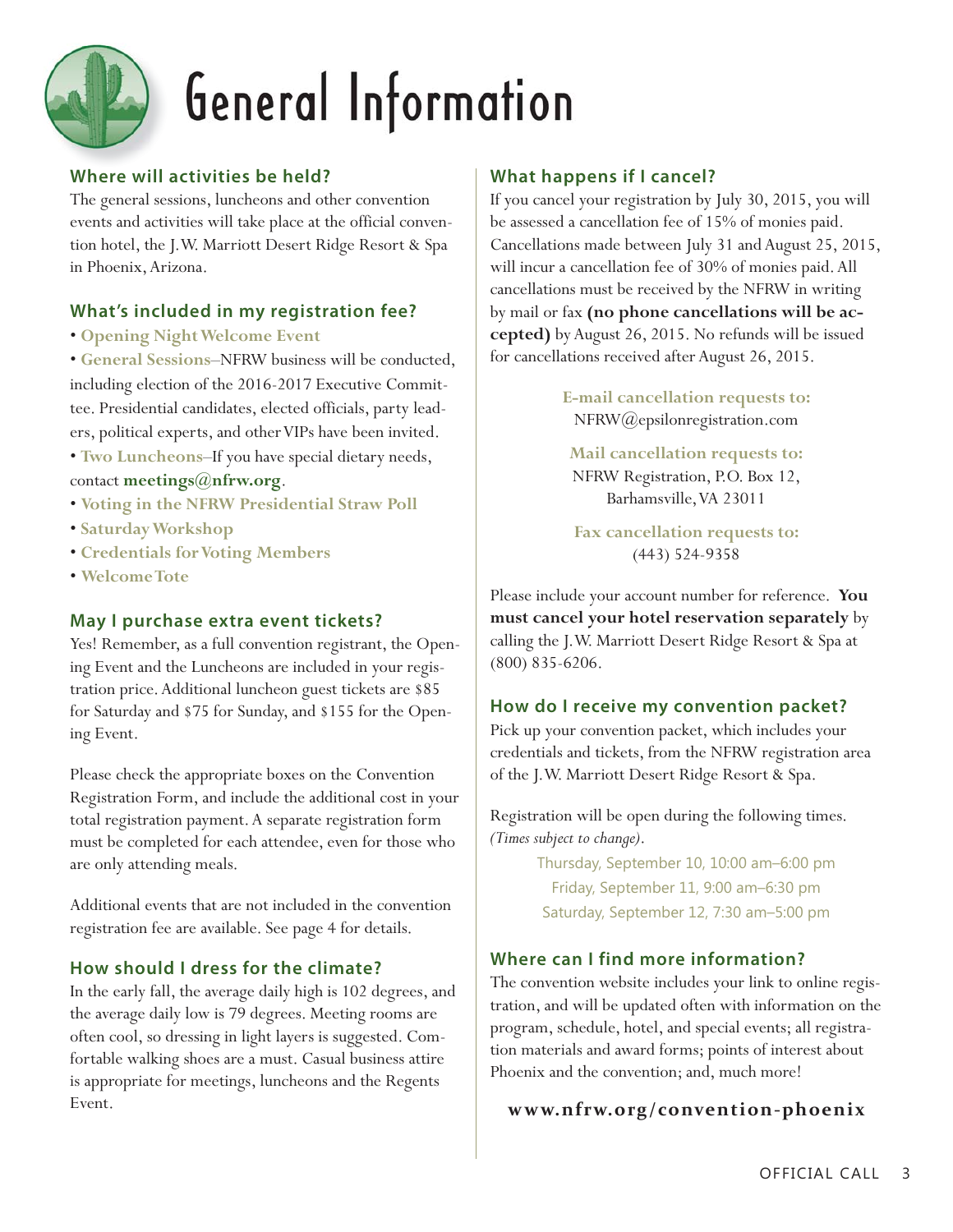

## Registration Information

#### **How do I register?**

The fastest and easiest way to register is online at **nfrw.org/convention-phoenix**. Receive instant e-mail confirmation by submitting your e-mail address in your online registration form.

You may also register by fax or mail. A registration form must be completed for each attendee, even those who are only attending meals. To register by fax or mail, please complete all information on the Registration Form included in this packet. Type or print clearly. To receive the fastest confirmation, include your e-mail address on your Registration Form.

**Fax your completed Registration Form to:** (443) 524-9358 **Or, mail your completed Registration Form to:** NFRW Registration P.O. Box 12 Barhamsville, VA 23011

Confirmation will be sent by e-mail, fax or U.S. mail. Please allow 7–10 days for U.S. mail confirmations.

If you have questions regarding your registration or if you do not receive your confirmation, contact the registrar at NFRW@epsilonregistration.com or (888) 883-3734, ext. 820, Monday through Friday, between 9:00 am and 5:00 pm EDT. You may make changes to your registration online by following the instructions in your confirmation, or by e-mail or phone, as noted above.

Payment must be submitted with your Convention Registration Form. The NFRW accepts VISA, MasterCard, American Express, Discover and checks for payment. Checks should be made payable to the NFRW. Registrations received by fax will not be processed without complete, valid credit card information for payment.

#### **May I bring a guest?**

Yes, guest registrations are available for family, friends and potential new members. Guests follow the same registration schedule and procedure as full convention registrants. Guests who purchase a full convention registration may attend the general sessions featuring key Republican speakers, a workshop and food functions, plus vote in the straw poll. Complete a separate Registration Form for each guest.

#### **How much does the convention cost?**

**• Early Registration is \$415**. Ends at 12:00 midnight EDT on July 1.

- **Regular Registration is \$445**. It begins July 2 and ends at 12:00 midnight EDT on August 6.
- **Late Registration is \$470**. It begins August 7 and ends at 12:00 midnight EDT on September 4.
- **On Site Registration is \$585**. After September 4.

#### **Are there additional events I may attend?**

Yes! Optional **Campaign Management and Leadership Training Seminars** are available for an additional registration fee of \$99 (boxed lunch and training materials included). The seminars are Friday, September 11, from 8:00 am–3:30 pm and feature top campaign professionals. If you plan to attend one of these seminars, check the appropriate box on the Convention Registration Form and include the additional \$99 cost in your registration fee calculation.

The *Campaign Management Seminar* provides comprehensive training, from putting together a plan to targeting and identifying voters and GOTV. It includes a specialized fundraising section and highlights the latest techniques and tools used to win elections. The *Leadership Seminar* is designed for club leaders and potential candidates, providing training to help prepare you (and your family) for the demands of leadership, and to put your best public face forward, raise money, and communicate with the press and public.

The **Prayer Breakfast** is Sunday, September 13, at 7:30 am. Tickets are available on a first-reserved basis for \$40, as space is limited.

#### **Whom do I call if I have questions?**

**Registration:** Epsilon Registration, (888) 883-3734, ext. 820 **Hotel:** J.W. Marriott Desert Ridge, (800) 835-6206 **Delegate Classification:** NFRW, (800) 373-9688 **General Inquiries:** NFRW, (800) 373-9688

#### **How do I receive my registration credentials?**

Convention registration packets, including credentials and tickets, must be picked up by the registrant in the NFRW registration area at the J.W. Marriott Desert Ridge. See the *Schedule of Events* on page 2 for registration dates and times.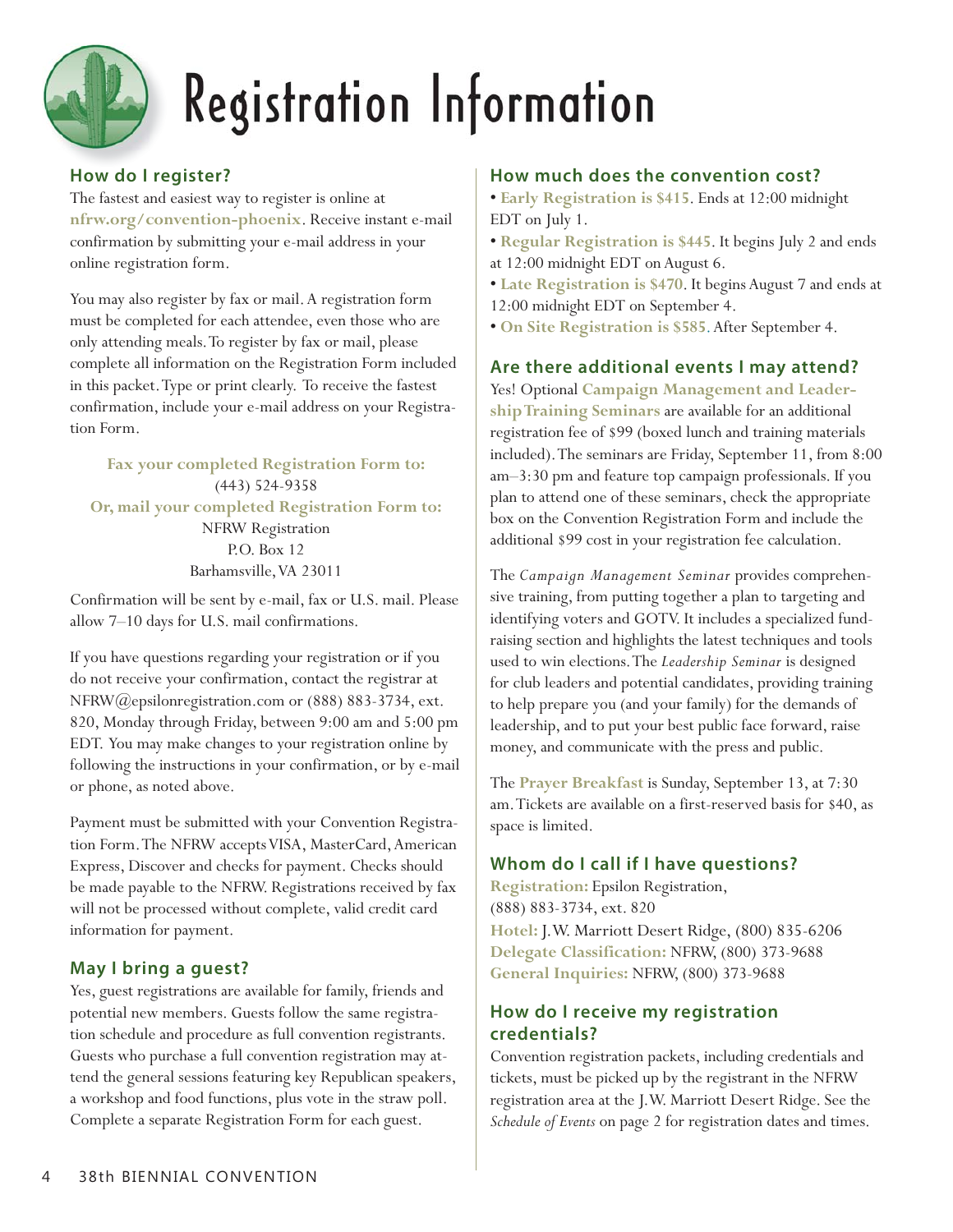

### **Registration Form**

#### **Full Registration**

**Includes:** Opening Event, General Sessions, Saturday/Sunday Luncheons, participation in the NFRW Presidential Straw Poll, Saturday Workshop, Credentials for voting members, Welcome Tote.

| Does Not Include: Prayer Breakfast,   |       |
|---------------------------------------|-------|
| Hotel Reservations, or Friday's Cam-  |       |
| paign / Leadership Training Seminars. |       |
| $\Box$ Early Registration             | \$415 |
| Through July 1                        |       |

| Through July T                               |       |
|----------------------------------------------|-------|
| $\Box$ Regular Registration<br>July 2-Aug. 6 | \$445 |
| $\Box$ Late Registration                     | \$470 |
| Aug. 7-Sept. 4                               |       |
| $\Box$ On Site Registration                  | \$585 |
| After Sept. 4                                |       |

| <b>Single Day Registration</b>                                                                                                                                                       |       |
|--------------------------------------------------------------------------------------------------------------------------------------------------------------------------------------|-------|
| Saturday Events Only<br>General Sessions, Workshop,                                                                                                                                  | \$255 |
| Luncheon, NFRW Presidential Straw Poll<br>Sunday Events Only<br>General Session, Networking Luncheon,<br>NFRW Presidential Straw Poll (voting ends<br>Saturday, Sept. 12, at 7 p.m.) | \$190 |
| <b>Additional Events</b>                                                                                                                                                             |       |
| $\Box$ Regents Event<br>Thursday, Sept. 10 (Regents only)                                                                                                                            | S0    |
| □ Campaign Mgt. Seminar \$99<br>Friday, Sept. 11 (optional)                                                                                                                          |       |
| <b>Leadership Seminar</b>                                                                                                                                                            |       |

#### *Friday, Sept. 11 (optional)* □ **Prayer Breakfast** \$40 *Sunday, Sept. 13 (optional)*

#### **Guest Tickets**

Complete a separate registration form for each guest, even if attending meals

| only (a copy of this form is acceptable). |       |
|-------------------------------------------|-------|
| $\Box$ Regents Event                      | \$250 |
| Thursday, Sept. 10 (Spouses/children)     |       |
| $\Box$ Opening Event                      | \$155 |
| Friday, Sept. 11                          |       |
| $\Box$ Saturday Luncheon                  | \$85  |
| Saturday, Sept. 12                        |       |
| $\Box$ Sunday Luncheon                    | \$75  |
| Sunday, Sept. 13                          |       |
| $\Box$ Prayer Breakfast                   | \$40  |
| Sunday, Sept. 13                          |       |

#### **Contact Information**

| <b>Registrant Name</b>                                                                                |                               |                 |
|-------------------------------------------------------------------------------------------------------|-------------------------------|-----------------|
| Name to be Printed on Badge                                                                           |                               |                 |
| <b>Address</b>                                                                                        |                               |                 |
| City                                                                                                  | State                         | Zip             |
| Phone (<br>$\mathcal{E}$                                                                              | Fax (<br>$\mathcal{E}$        |                 |
| E-mail                                                                                                |                               |                 |
| State You are Representing (if different from above)                                                  |                               |                 |
|                                                                                                       |                               |                 |
| <b>NFRW Status</b>                                                                                    |                               |                 |
| Capitol Regent<br>$\Box$ Member                                                                       | $\Box$ Guest<br>$\Box$ Regent | Non-Member      |
|                                                                                                       |                               |                 |
| <b>Payment Information</b>                                                                            | <b>TOTAL AMOUNT: \$</b>       |                 |
| Payment by check/money order (made payable to NFRW)                                                   |                               |                 |
| $\Box$ VISA<br>MasterCard                                                                             | <b>American Express</b>       | <b>Discover</b> |
| Credit Card #                                                                                         |                               |                 |
| Exp. Date                                                                                             |                               |                 |
| Name (as it appears on card)                                                                          |                               |                 |
| Signature                                                                                             |                               |                 |
| Billing Address (if different from above)                                                             |                               |                 |
| City                                                                                                  | State                         | Zip             |
| Occupation (required by IRS)                                                                          |                               |                 |
| Employer (required by IRS)                                                                            |                               |                 |
| Contributions to NFRW are not deductible as charitable contributions for federal income tax purposes. |                               |                 |

*Corporate, personal and PAC checks are accepted.*

#### **How to Return Your Completed Form**

| <b>BY MAIL:</b>                     |    | <b>BY FAX:</b>                       |
|-------------------------------------|----|--------------------------------------|
| NFRW Registration                   | OR | (443) 524-9358                       |
| P.O. Box 12, Barhamsville, VA 23011 |    | Registrations not accepted by phone. |

#### **Registration Confirmation**

Provide your e-mail address or FAX number, and you will receive a confirmation immediately when your registration is processed. Otherwise, your confirmation will be mailed within 7-10 days. **Confirmation is required to receive your registration credentials on site.** Review your confirmation carefully. If you do not receive your confirmation, please call (888) 883-3734, ext. 820, between the hours of 9:00 am–5:00 pm EDT.

#### **Cancellation Policy**

Through Midnight (Eastern) July 30, you will be charged a cancellation fee of 15% of monies paid. From July 31 through Midnight (Eastern) Aug. 25, you will be charged a cancellation fee of 30% of monies paid. All cancellations must be received by the NFRW in writing by mail or fax (no phone cancellations accepted) by Aug. 26. **After Aug. 26, 2015, no cancellation refunds will be issued.** Include your account number as a reference. You must cancel your hotel reservation separately by contacting the J.W. Marriott Desert Ridge, (800) 835-6206.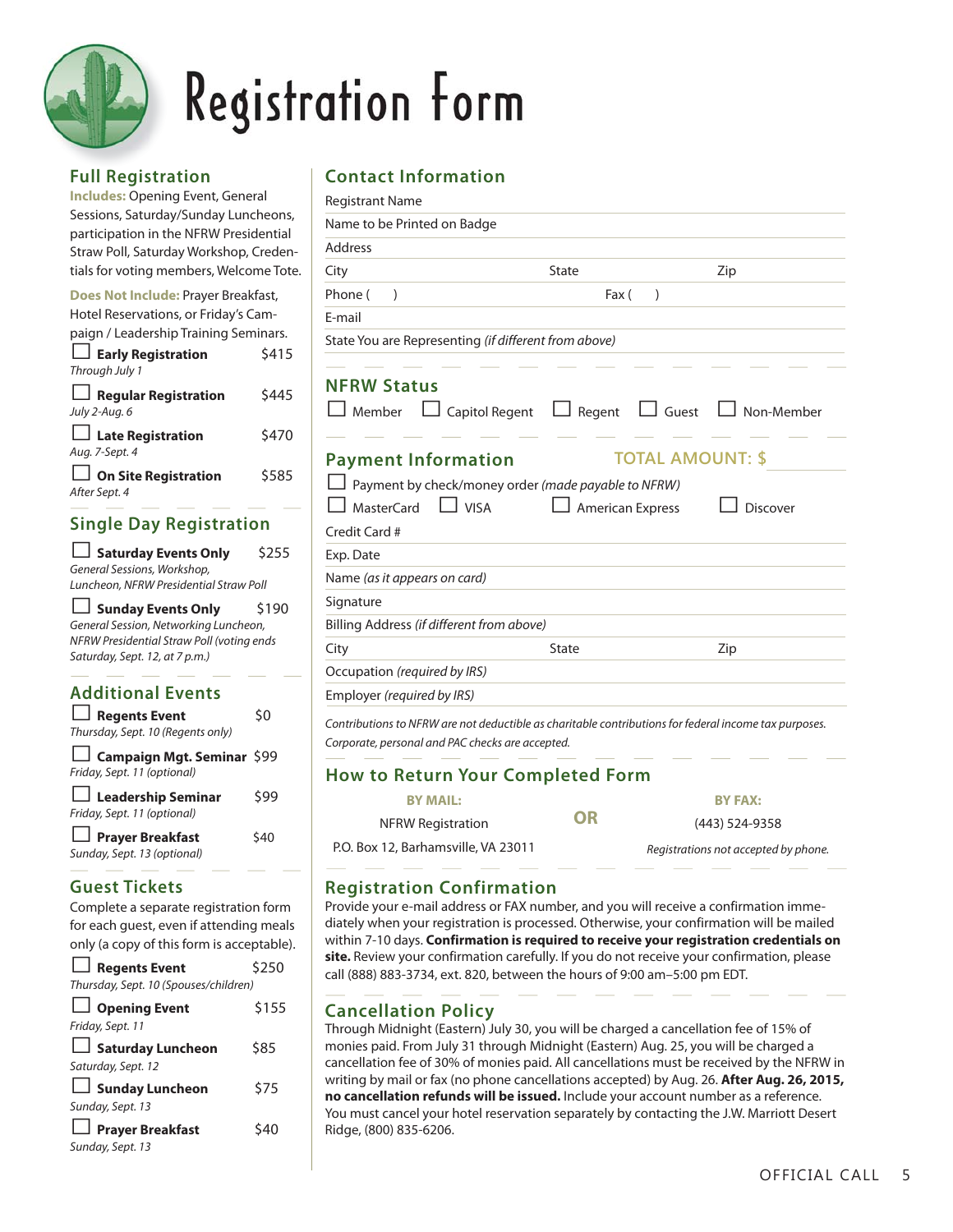

For biographies of the Nominees: www.nfrw.org/convention-phoenix

#### **Nominating Committee Report**

In accordance with the NFRW Bylaws [Article VII, Sec. 1], the Nominating Committee, elected by the NFRW Board of Directors, has submitted the report on the Nominees for the 2016-2017 Term of Office. They are:



**Carrie Almond** Missouri *President*



**Becky Johnson** Kansas *1st Vice President*



**Lynne Hartung** Nevada *2nd Vice President*



**Eileen Sobjack** Washington *3rd Vice President*



**Kim Reem** Iowa *4th Vice President*



**Julie Harris** Arkansas *Secretary*



**Pam Pollard** Oklahoma *Treasurer*

#### **Elections**

The delegates to the convention will elect NFRW's national officers for the 2016-2017 term. Candidates will be nominated on Saturday, September 12, 2015. [Article VII, Sec. 1(E)]. The election will be held on the morning of Sunday, September 13, 2015, in accordance with the NFRW Bylaws [Article VII, Sec. 2]. **Picture ID is required to cast a ballot.**

All candidates will be given **two minutes** to address the convention body immediately following the report of the Nominating Committee and nominations from the floor, if any.

#### **2015 Nominating Committee**

**Jody Rushton**, *Texas*, Chair **Linda K. Smith**, *Kansas*, Secretary **Michelle Buckwalter-Schurman**, *Illinois* **Carol Hadley**, *California* **Roxanne Husmann**, *Washington* **Elaine Miller**, *New Mexico* **JoAnn Parker**, *Louisiana* **Linda Arnold**, *North Carolina*, alternate **Barbara McMullen**, *Arizona*, alternate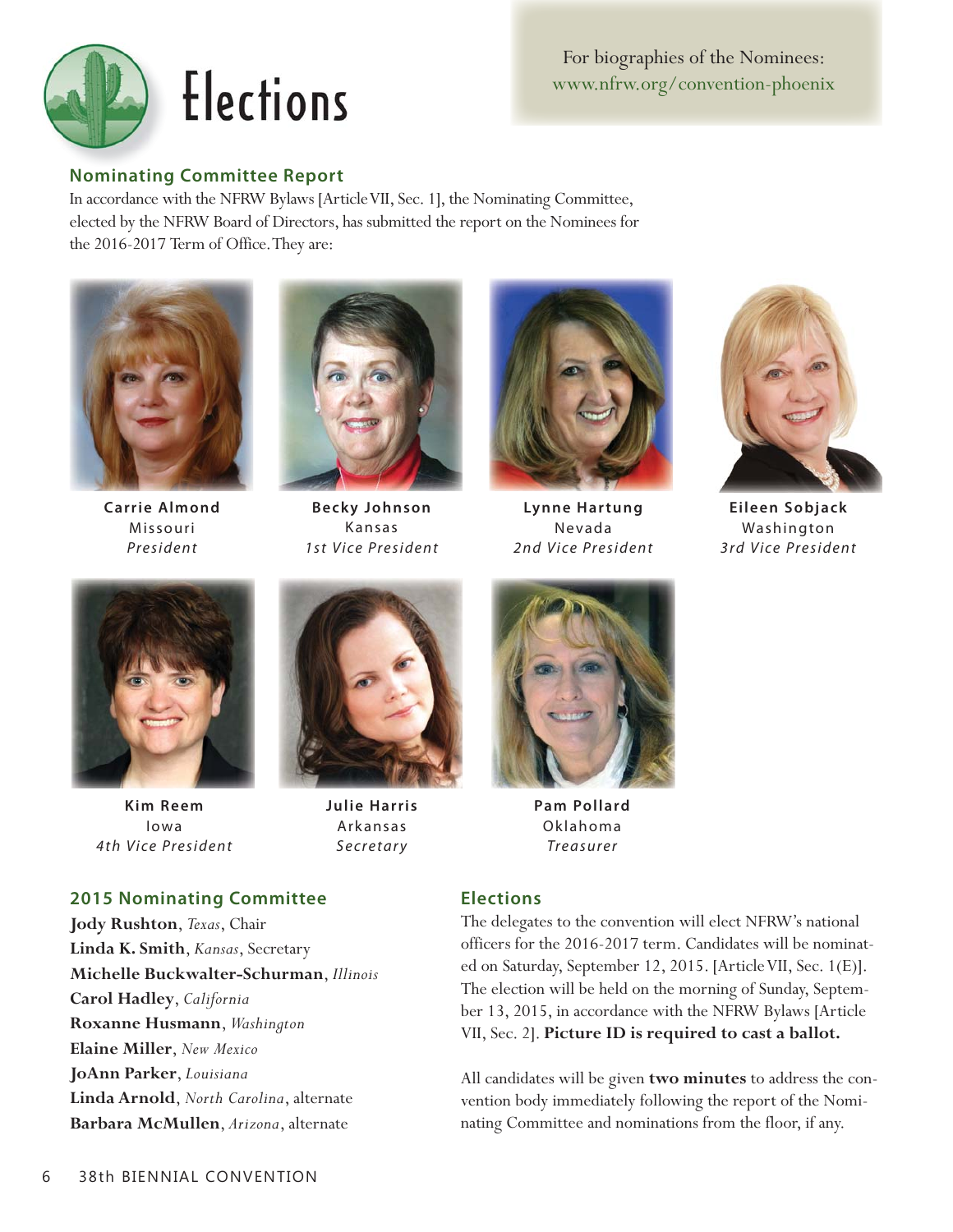### Delegate Representation

**The apportionment of the delegates to the convention is in accordance with NFRW Bylaws, as follows:**

#### **Article III, Sec. 4(B):**

A local club shall be in good standing for at least six months prior to the NFRW Biennial Convention [March 11, 2015] to be eligible for representation. The six-month period begins on the date the state president notifies the NFRW President in writing by mail, fax, or e-mail that the local club's bylaws have been approved at the state level and the local club's dues and service charge have been received by the NFRW office. This notification by the state federation president shall be accompanied by the name of the club and the name and contact information of the local club president.

*New clubs must be in good standing for at least six months prior to the convention (March 11, 2015) to be eligible for representation.*

#### **Article IX, Sec. 3(A):**

The voting body of the Biennial Convention shall be: 1. one delegate from each club,

2. five delegates-at-large from each state federation, and one additional delegate-at-large for each 500 members or major fraction thereof in the state federation based on the payment to the NFRW of the current year's dues and post-marked ninety (90) days prior to the convention [June 13, 2015],

3. presidents of state federations,

4. national officers,

5. chairmen of NFRW standing committees, or in the absence of a chairman, the vice chairman of the committee, and

6. former NFRW presidents.

#### **Article IX, Sec. 3(C):**

At least ninety (90) days preceding the convention [June 13, 2015] each state federation president shall certify to the NFRW President the names of the local clubs which are in good standing, the number of members in each local club, and the names, addresses (including zip codes, phone/fax numbers and e-mail addresses) of the local club presidents. Only those local clubs certified by the state federation president shall be eligible for representation at the convention.

*Continuing clubs (those chartered prior to 2015) are required to pay their membership dues and service charges for 2014 and 2015 by June 13, 2015, in order for their members to be* 

*considered in good standing, thus enabling them to serve as delegates or alternate delegates.*

#### **Article IX, Sec. 3(D):**

Delegates and alternates to the convention shall be selected in a manner determined by the state federation or local club. The local club president shall send the names, addresses, zip codes, phone/fax numbers and e-mail addresses of the delegates and alternates to the NFRW and state president on credential forms provided by the NFRW. The credential forms must be postmarked to the NFRW and state federation president no later than thirty (30) days prior to the convention [Aug. 13, 2015]. Emergency changes must be forwarded in writing to the NFRW President for her approval and must be postmarked no later than ten (10) days prior to the convention [Sept. 2, 2015].

#### **Article IX, Sec. 3(E):**

The names, addresses, zip codes, phone/fax numbers and e-mail addresses of the state delegates-at-large shall be postmarked to the NFRW President by the state president on credential forms provided by the NFRW no later than twenty (20) days prior to the convention [Aug. 23, 2015]. Emergency changes must be forwarded in writing to the NFRW President for her approval and must be postmarked no later than ten (10) days prior to the convention [Sept. 2, 2015].

*Delegates and alternates must be pre-registered according to the bylaws. Club delegates and alternates must be certified to the Credentials Committee by August 13, 2015, on the official Voter Certification Form included in this packet or obtained online at nfrw.org/convention-phoenix. State at-large delegates and alternates must be certified by Aug. 23, 2015, on the official Voter Certification Form.*

#### *Official Voter Certification Forms must be mailed to:* NFRW, Attn: Credentials 124 North Alfred Street, Alexandria, VA 22314

*The official Voter Certification Form certifies an individual for her proper legal voting status and must be returned in accordance with the bylaws. However, delegates and alternates must still register for the convention, either online at nfrw.org/convention-phoenix or by using the Registration Form included in this packet. No reservations can be made by calling the NFRW.* 

*Delegates will be given their credentials at the J.W. Marriott Desert Ridge Resort in Phoenix beginning Thursday, Sept. 10. See the Schedule of Events on page 2 for more information.*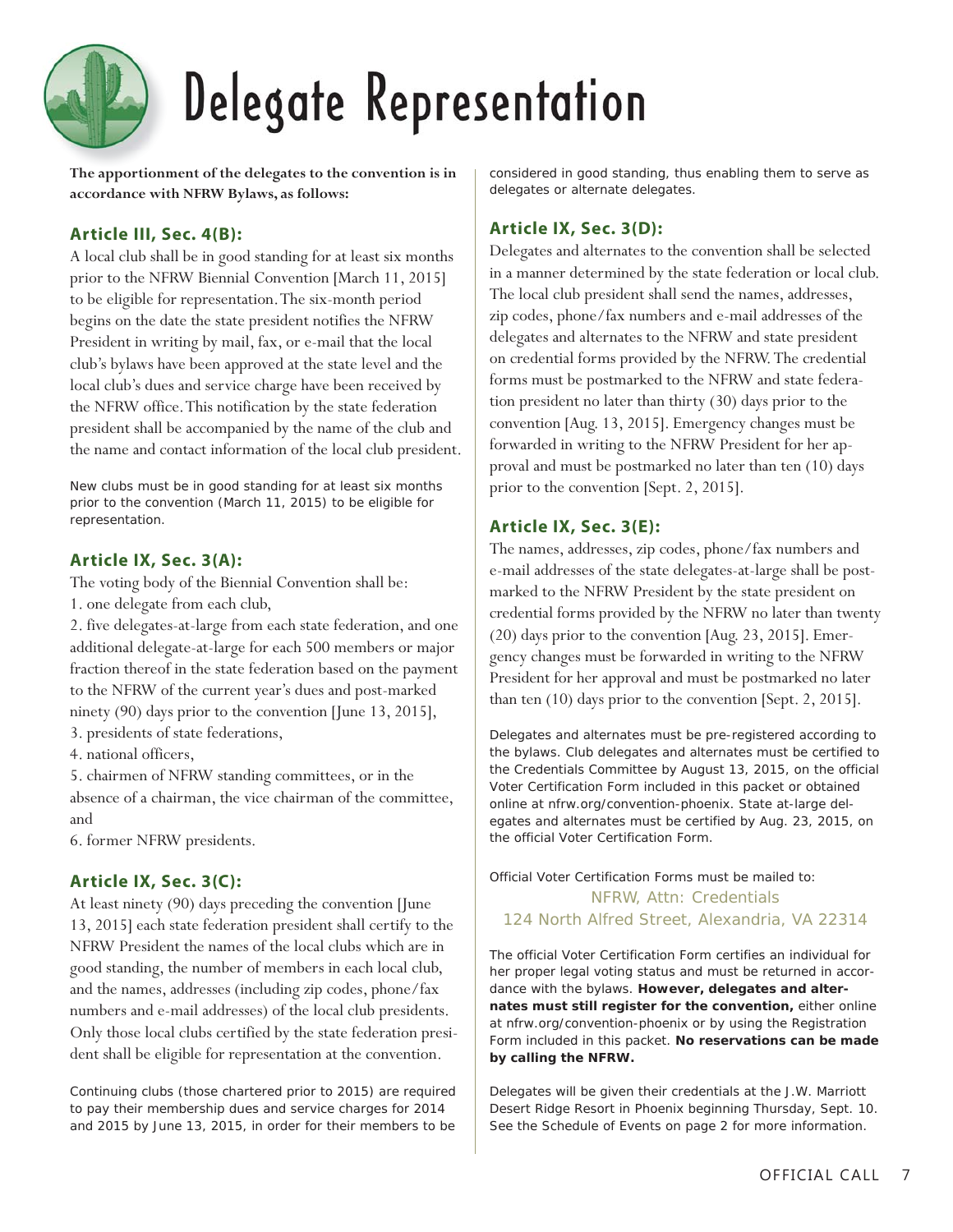# Voter Certification Form

**This is not a registration form.** Use the Registration Form included in this packet to register for the convention.

You must have paid dues for 2015 to your club by June 13, 2015, in order to be a member-in-good-standing and to qualify as a Club Delegate, Club Alternate, State Delegate-at-Large, State Alternate-at-Large or NFRW Voting Board Member.

This form must be postmarked no later than **August 13, 2015,** for Delegates / Alternates and **August 23, 2015,** for Delegates-at-Large / Alternates-at-Large and NFRW Board Members. Delegate, keep a copy and send original to the NFRW. A certification number will be issued to you and sent by e-mail or by postcard.

| <b>Send original to:</b>                       | NFRW, 124 North Alfred Street, Alexandria, VA 22314-2011, Attn: CREDENTIALS<br>Phone: (800) 373-9688    Fax: (703) 548-9836    E-mail: credentials@nfrw.org |                                 |  |
|------------------------------------------------|-------------------------------------------------------------------------------------------------------------------------------------------------------------|---------------------------------|--|
| <b>Delegate Status</b>                         |                                                                                                                                                             |                                 |  |
| Check the appropriate box:                     |                                                                                                                                                             |                                 |  |
| Club Delegate<br>⊔                             | Club Alternate                                                                                                                                              | <b>NFRW Voting Board Member</b> |  |
| $\Box$ State Delegate-at-Large                 | $\Box$ State Alternate-at-Large                                                                                                                             | <b>Past NFRW President</b>      |  |
| <b>Contact Information</b>                     |                                                                                                                                                             |                                 |  |
| Name                                           |                                                                                                                                                             |                                 |  |
| <b>Address</b>                                 |                                                                                                                                                             |                                 |  |
| City                                           | <b>State</b>                                                                                                                                                | Zip                             |  |
| Home Phone (<br>$\rightarrow$                  | Work Phone (                                                                                                                                                | $\lambda$                       |  |
| E-mail                                         | Fax (                                                                                                                                                       | $\lambda$                       |  |
| <b>Club Name</b>                               | <b>Club Number</b>                                                                                                                                          |                                 |  |
| Are you a club president? $\Box$ Yes $\Box$ No |                                                                                                                                                             |                                 |  |
|                                                | Are you a voting member of the NFRW Board? $\Box$ Yes $\Box$ No If yes, position?                                                                           |                                 |  |
| Signature                                      |                                                                                                                                                             |                                 |  |

#### **Club/State President Certification**

*Club Presidents, certify and sign on behalf of Club Delegates. State Presidents, certify and sign on behalf of State Delegates. Voting Members of the NFRW Board of Directors may skip this section.*

I hereby certify that the above-named individual is a member-in-good-standing of the above-named club/state, having paid her 2015 dues, and is qualified to vote at the National Federation of Republican Women's 38th Biennial Convention in Phoenix, Arizona, September 10-13, 2015.

**Club / State President's Signature:** 

| . .<br>۰<br>×<br>I<br>I<br>.,<br>۰.<br>× |  |
|------------------------------------------|--|
|------------------------------------------|--|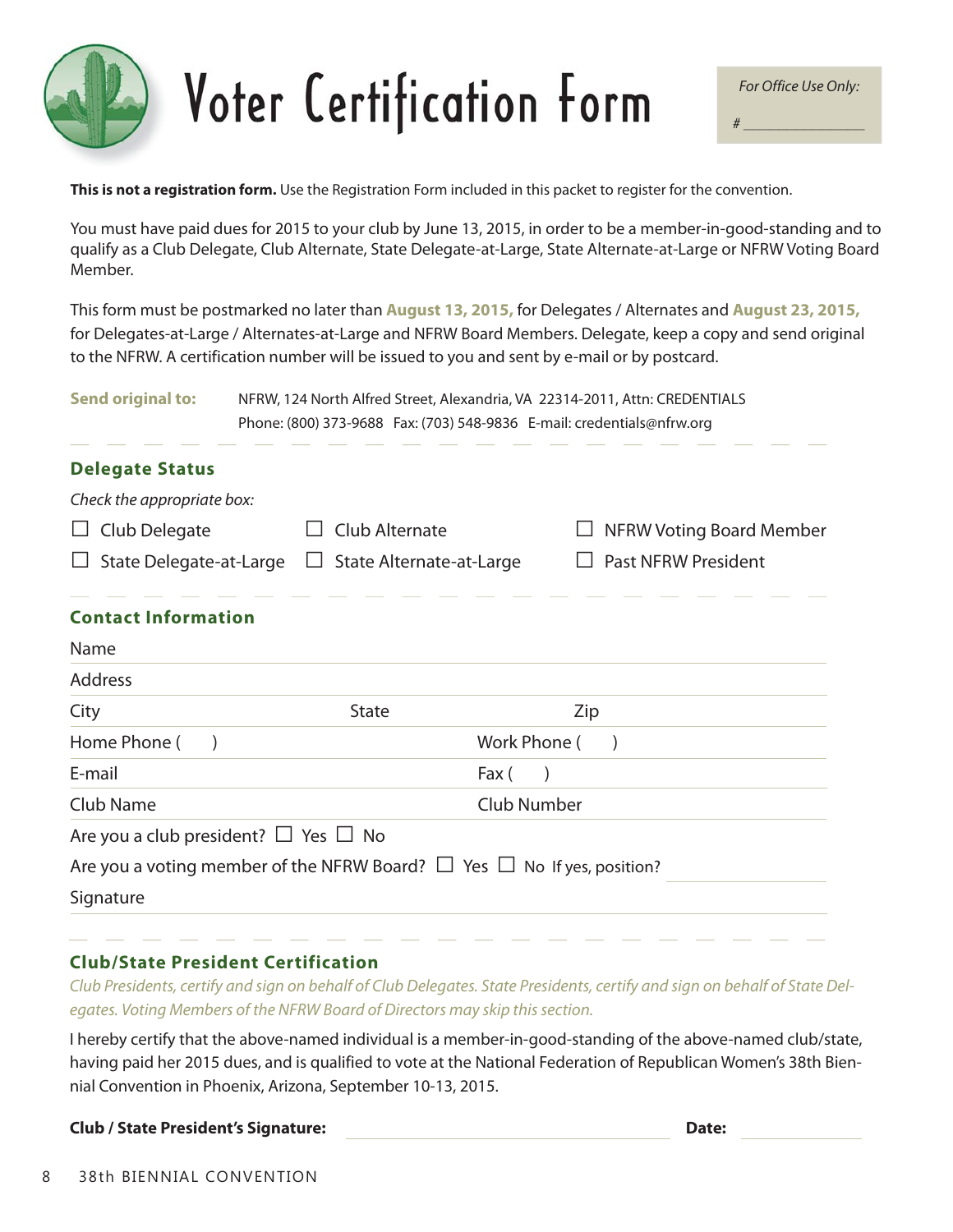

## Proposed Bylaw Amendments

**Delegates to the 38th Biennial NFRW Convention will consider the following proposed amendments to the NFRW Bylaws.** 

#### **PROPOSED BYLAW AMENDMENT #1**

*This proposed amendment to Article IX, Section 1(B), would delete language and add language. Language to be deleted appears as strikethrough and language to be added appears as capitalized italic.*

#### **Article IX, Section 1(B):**

A call to the Biennial Convention shall be mailed *OR SENT ELECTRONICALLY* to the NFRW Board of Directors and

### Resolutions Guidelines

1. Any resolution (except courtesy resolutions) to be considered by the NFRW shall be concerned only with matters of national significance and be within the objectives of the NFRW.

2. Resolutions may be submitted by NFRW's Executive Committee, standing committees, state federations and clubs.

3. A resolution sponsored by a club must have been submitted to its respective state federation for approval by the governing board of that federation.

4. A resolution must be submitted by e-mail to NFRW's headquarters and to the chair of the Resolutions Committee at least 30 days prior to the convention (to be postmarked no later than August 13, 2015).

5. Each resolution (except courtesy resolutions) must be accompanied by a fact sheet indicating sources of information and a rationale explaining why the Federation should take a stand on the issue.

6. Resolutions will be distributed to convention delegates the day prior to formal consideration and vote.

#### **Resolutions Committee**

**Arla Jeanne Murray**, *Montana*, Chair **mrcattle@midrivers.com**

to each local club president and postmarked at least sixty days prior to the date of the convention.

#### **PROPOSED BYLAW AMENDMENT #2**

*This proposed amendment to Article IX, Section 3(A)(4), would delete language and add language. Language to be deleted appears as strikethrough and language to be added appears as capitalized italic.*

#### **Article IX, Section 3(A)(4):**

national officers *VOTING MEMBERS OF THE NFRW EX-ECUTIVE COMMITTEE*



### **Optional Tours**

The NFRW has arranged for local tour company AZ Trails Travel to provide optional tours of area destinations such as the Grand Canyon, Sedona and Frank Lloyd Wright's Taliesin West.

To access the Tour Options PDF with full details, go to www.nfrw. org/convention-phoenix.